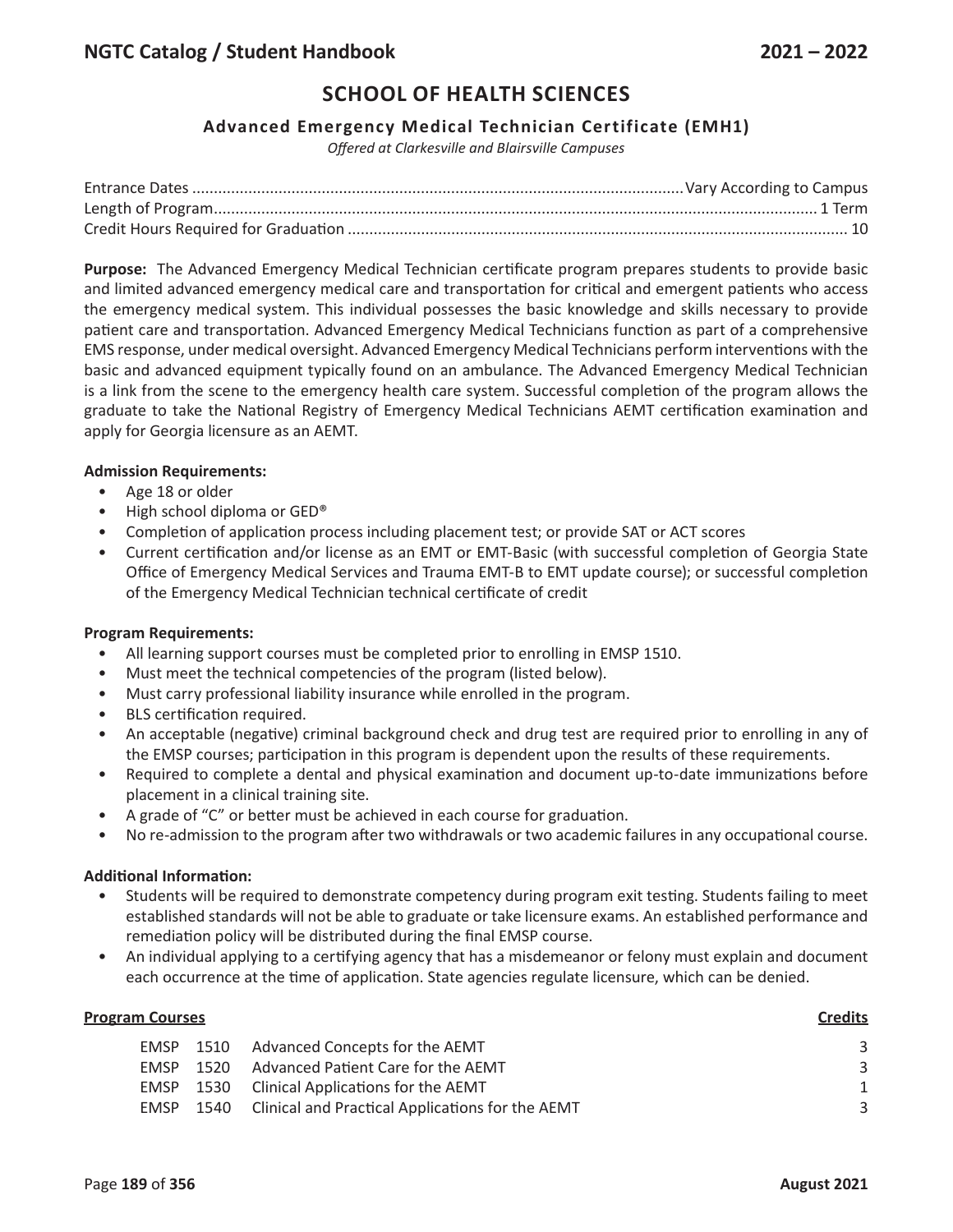# **NGTC Catalog / Student Handbook 2021 – 2022**

# **SCHOOL OF HEALTH SCIENCES**

Estimated cost of books and supplies for full program is approximately \$400. Price does not include the cost of required clinical shoes and uniforms which is approximately \$150. Other costs include: certification exam - \$250- \$300, drug test - \$35, criminal background check - \$50, Georgia licensing fees - \$100, EMS Testing - \$56.50, and malpractice insurance - \$46.50. These are approximate costs and subject to change.

## **Technical Competencies:**

Working Environment – Emergency medicine contains many potential risks. They may include cuts or infections from sharp instruments, contaminated equipment, or personnel; possible exposure to communicable diseases; and possible strains due to handling heavy equipment and patients.

OSHA Risk Factor – Category  $I - A$  chance of exposure to blood and other body fluids is high and is an integral component of the clinical experience. The student may be exposed to latex; noxious smells, either toxic or nontoxic; and toxic gases or liquids, any of which could possibly cause general or localized disabling conditions as a result of inhalation, ingestion, or action on the skin. HBV vaccination is recommended prior to clinical rotation.

Physical Demands – This position involves primarily medium work that requires frequent lifting, carrying, pushing and pulling of objects or equipment. Individuals enrolled in the program will need the physical ability to assist in lifting and carrying objects, such as patients or laboratory equipment, regardless of the weight of the patient or equipment. The ability to stoop, kneel, and reach; and exhibit general manual dexterity is required. The ability to express and exchange ideas by spoken word is required. The ability to see and obtain impressions through the eyes of shape, size, distance, color, motions, or other characteristics of objects is required. This requires a visual acuity of 20/20 vision, with clarity of vision of 20 inches or less, depth perception, four-way field vision, sharp eye focus, and ability to identify and distinguish color. The abilities to hear and smell are essential. This position requires frequent sitting, standing, and/or walking. The ability to work under frequent mental and physical stress is required. The ability to think critically is essential. Reliable transportation to the clinical site is essential.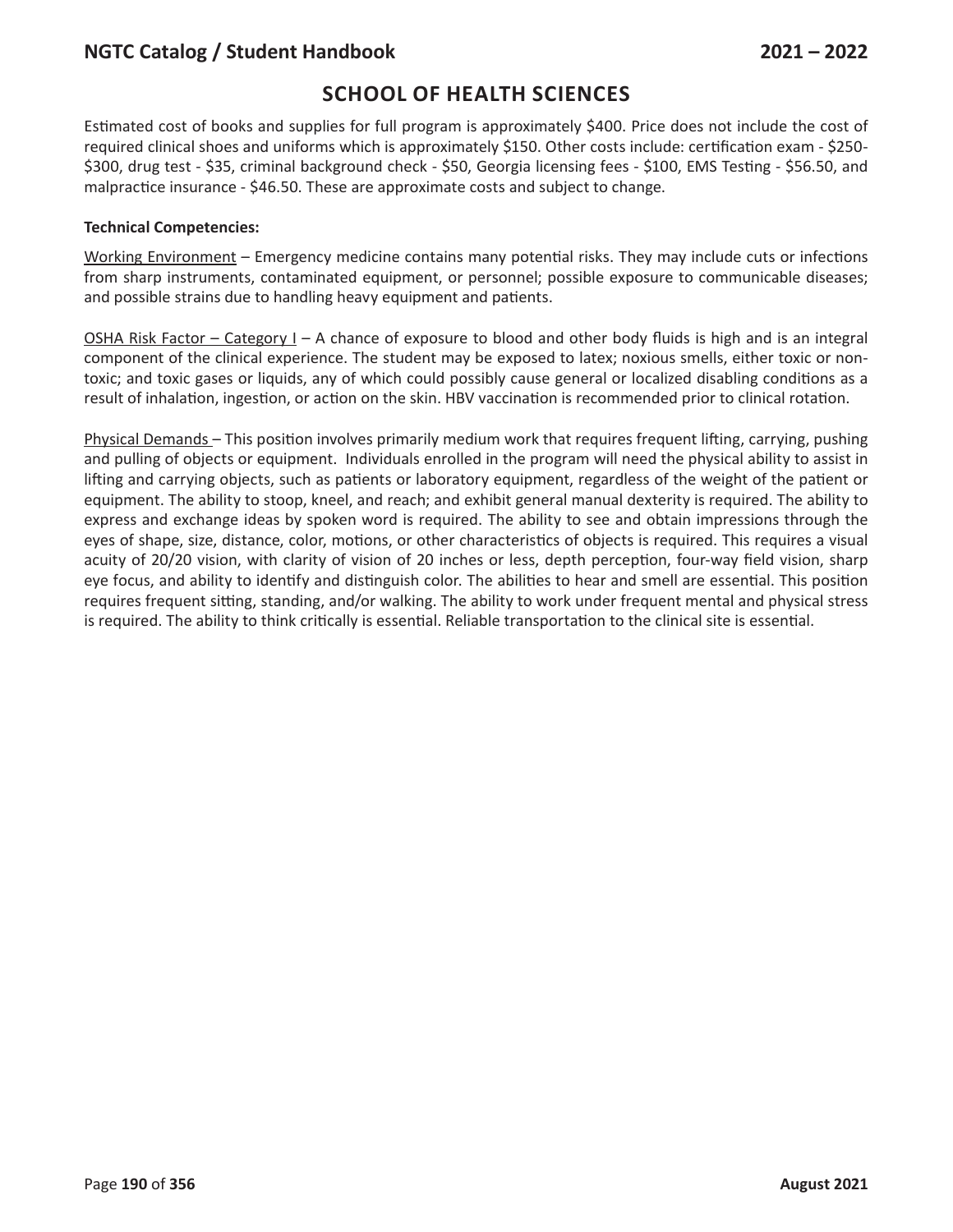# **Emergency Medical Technician Certificate (EMJ1)**

*Offered at Clarkesville and Blairsville Campuses*

**Purpose:** The Emergency Medical Technician certificate program prepares students to provide basic emergency medical care and transportation for critical and emergent patients who access the emergency medical system. This individual possesses the basic knowledge and skills necessary to provide patient care and transportation. Emergency Medical Technicians function as part of a comprehensive EMS response, under medical oversight. Emergency Medical Technicians perform interventions with the basic equipment typically found on an ambulance. The Emergency Medical Technician is a link from the scene to the emergency health care system. Successful completion of the program allows the graduate to take the National Registry of Emergency Medical Technicians EMT certification examination and apply for Georgia licensure as an EMT.

## **Admission Requirements:**

- Age 18 or older
- High school diploma or GED®
- Completion of application process including placement test; or provide SAT or ACT scores

## **Program Requirements:**

- All learning support courses must be completed prior to enrolling in EMSP 1110.
- Must meet the technical competencies of the program (listed below).
- Must carry professional liability insurance while enrolled in the program.
- BLS certification required.
- An acceptable (negative) criminal background check and drug test are required prior to enrolling in any of the EMSP courses. Participation in this program is dependent upon the results of these requirements.
- Required to complete a dental and physical examination and document up-to-date immunizations before placement in a clinical training site.
- Must maintain a GPA of 2.0 or better; a grade of "C" or better must be achieved in each course in order to progress to the next semester of the program, including clinical.
- No re-admission to the program after two withdrawals or two academic failures in any occupational course.

# **Additional Information:**

- Students will be required to demonstrate competency during program exit testing. Students failing to meet established standards will not be able to graduate or take licensure exams. An established performance and remediation policy will be distributed during the final EMSP course.
- An individual applying to a certifying agency that has a misdemeanor or felony must explain and document each occurrence at the time of application. State agencies regulate licensure, which can be denied.

### **Program Courses Credits**

| EMSP      | 1110 | Introduction to the EMT Profession                       | 3 |
|-----------|------|----------------------------------------------------------|---|
| EMSP      | 1120 | <b>EMT Assessment/Airway Management and Pharmacology</b> | 3 |
| EMSP 1130 |      | Medical Emergencies for the EMT                          | 3 |
|           |      | <b>EMSP</b> 1140 Special Patient Populations             | 3 |
| EMSP      |      | 1150 Shock and Trauma for the EMT                        | 3 |
| EMSP      |      | 1160 Clinical and Practical Applications for the EMT     | 1 |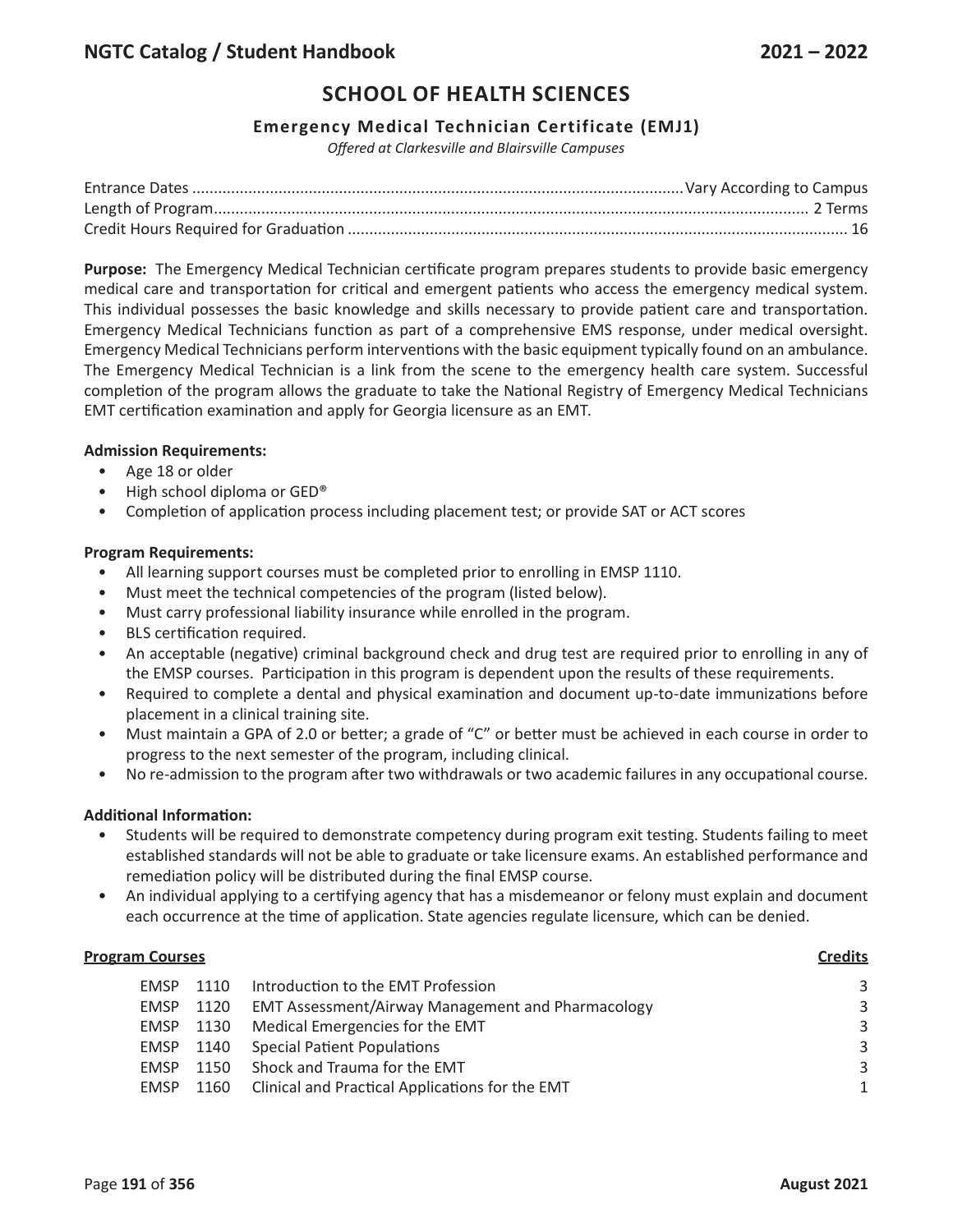# **NGTC Catalog / Student Handbook 2021 – 2022**

# **SCHOOL OF HEALTH SCIENCES**

Estimated cost of books and supplies for full program is approximately \$400. Price does not include the cost of required clinical shoes and uniforms which is approximately \$150. Other costs include: certification exam - \$250- \$300, drug test - \$35, criminal background check - \$50, Georgia licensing fees - \$100, EMS Testing - \$56.50, and malpractice insurance - \$46.50. These are approximate costs and subject to change.

## **Technical Competencies:**

Working Environment – Emergency medicine contains many potential risks. They may include cuts or infections from sharp instruments, contaminated equipment, or personnel; possible exposure to communicable diseases; and possible strains due to handling heavy equipment and patients.

OSHA Risk Factor – Category I – A chance of exposure to blood and other body fluids is high and is an integral component of the clinical experience. The student may be exposed to latex; noxious smells, either toxic or nontoxic; and toxic gases or liquids, any of which could possibly cause general or localized disabling conditions as a result of inhalation, ingestion, or action on the skin. HBV vaccination is recommended prior to clinical rotation.

Physical Demands – This position involves primarily medium work that requires frequent lifting, carrying, pushing and pulling of objects or equipment. Individuals enrolled in the program will need the physical ability to assist in lifting and carrying objects, such as patients or laboratory equipment, regardless of the weight of the patient or equipment. The ability to stoop, kneel, reach and exhibit general manual dexterity is required. The ability to express and exchange ideas by spoken word is required. The ability to see and obtain impressions through the eyes of shape, size, distance, color, motions, or other characteristics of objects is required. This requires a visual acuity of 20/20 vision, with clarity of vision of 20 inches or less, depth perception, four-way field vision, sharp eye focus, and ability to identify and distinguish color. The abilities to hear and smell are essential. This position requires frequent sitting, standing, and/or walking. The ability to work under frequent mental and physical stress is required. The ability to think critically is essential. Reliable transportation to the clinical site is essential.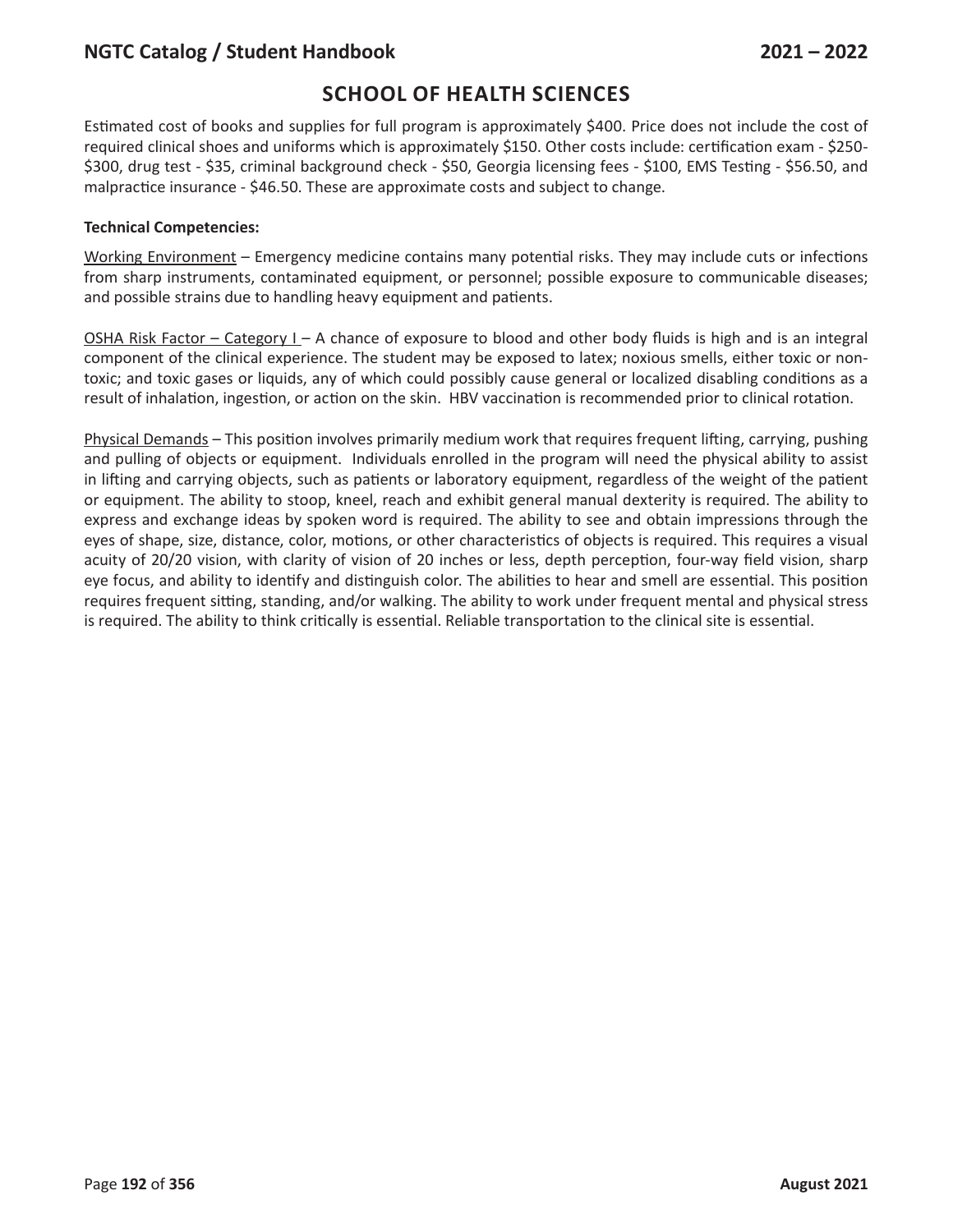# **Pre-Hospital EMS Operations (PEO1)**

*Offered at Clarkesville and Blairsville Campuses*

**Purpose:** The Pre-Hospital EMS Operations certificate program combines Emergency Medical Technician and Advance Emergency Medical Technician. This certificate prepares students to provide basic and limited advanced emergency medical care and transportation for critical and emergent patients who access the emergency medical system. This individual will possess the basic knowledge and skills necessary to provide patient care and transportation. This certificate allows the graduate to function as part of a comprehensive EMS response, under medical oversight. Advanced Emergency Medical Technicians perform interventions with the basic and advanced equipment typically found on an ambulance. The Advanced Emergency Medical Technician is a link from the scene to the emergency health care system. Successful completion of the program allows the graduate to take the National Registry of Emergency Medical Technicians AEMT certification examination and apply for Georgia licensure as an AEMT.

## **Admission Requirements:**

- Age 18 or older
- High school diploma or GED®
- Completion of application process including placement test; or provide SAT or ACT scores

## **Program Requirements:**

- All learning support courses must be completed prior to enrolling in EMSP 1110.
- Must meet the technical competencies of the program (listed below).
- Must carry professional liability insurance while enrolled in the program.
- BLS certification required.
- An acceptable (negative) criminal background check and drug test are required prior to enrolling in any of the EMSP courses. Participation in this program is dependent upon the results of these requirements.
- Required to complete a dental and physical examination and document up-to-date immunizations before placement in a clinical training site.
- Must maintain a GPA of 2.0 or better; a grade of "C" or better must be achieved in each course in order to progress to the next semester of the program, including clinical.
- No re-admission to the program after two withdrawals or two academic failures in any occupational course.

### **Additional Information:**

- Students will be required to demonstrate competency during program exit testing. Students failing to meet established standards will not be able to graduate or take licensure exams. An established performance and remediation policy will be distributed during the final EMSP course.
- An individual applying to a certifying agency that has a misdemeanor or felony must explain and document each occurrence at the time of application. State agencies regulate licensure, which can be denied.

| <b>Program Courses</b> |           |                                                          | <b>Credits</b> |
|------------------------|-----------|----------------------------------------------------------|----------------|
| <b>FMSP</b>            | 1110      | Introduction to the EMT Profession                       | 3              |
| EMSP                   | 1120      | <b>EMT Assessment/Airway Management and Pharmacology</b> | 3              |
|                        | EMSP 1130 | Medical Emergencies for the EMT                          | $\overline{3}$ |
|                        |           | <b>EMSP</b> 1140 Special Patient Populations             | $\overline{3}$ |
| <b>FMSP</b>            | 1150      | Shock and Trauma for the EMT                             | $\overline{3}$ |
| <b>EMSP</b>            | 1160      | Clinical and Practical Applications for the EMT          | 1              |